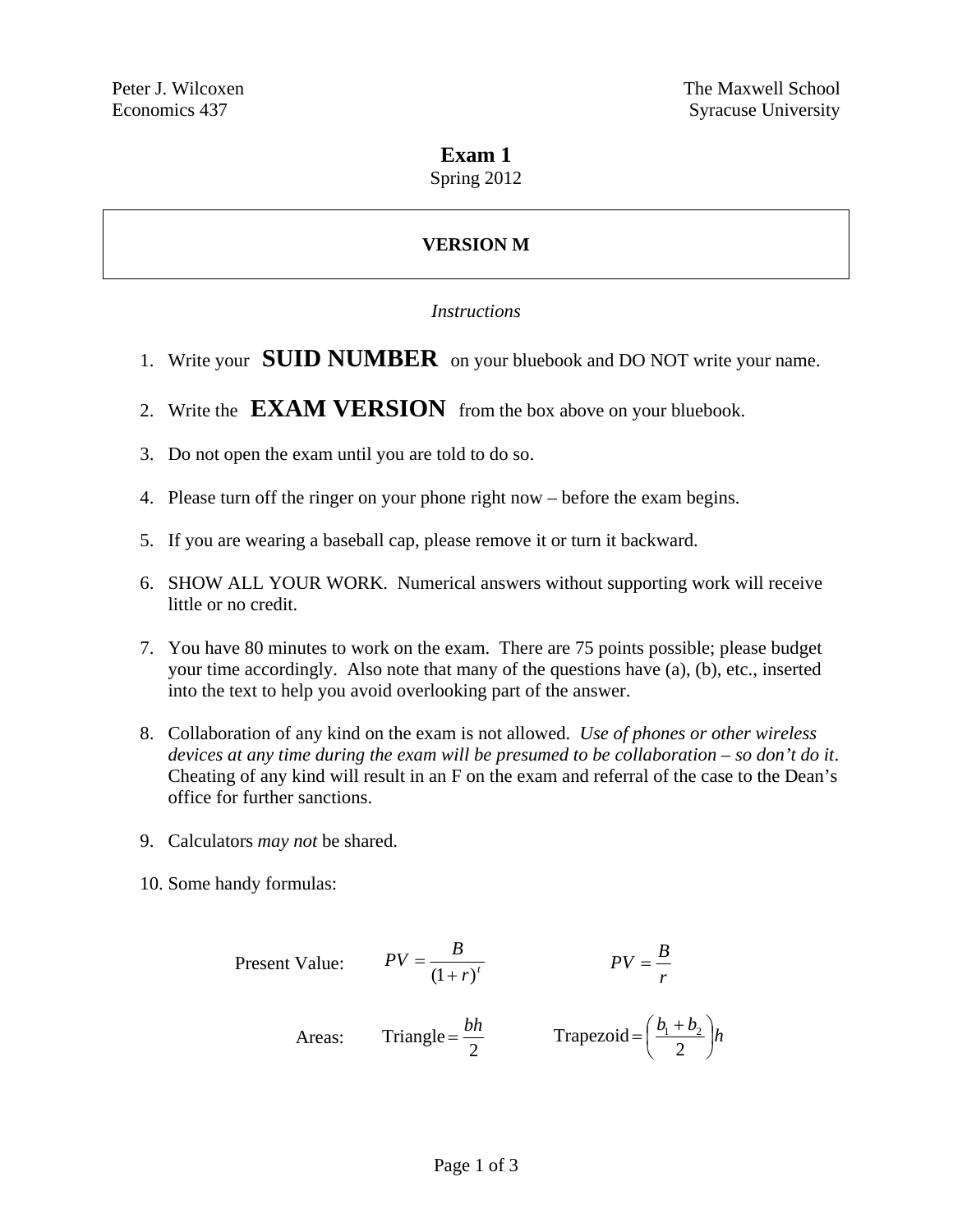### **Question 1 (15 points)**

Suppose a small coastal city is concerned about damage from hurricanes. Currently, there is a 5% chance each year that a hurricane strong enough to cause damage will strike the city. When one does, it causes \$50 million of damage. Two proposals have been made to address the problem. Plan A would spend \$10 million in year 0 to build a protective seawall. With the seawall in place, the chance of damage would be reduced to 3% per year forever starting in year 1. However, if damage occurs, it will still be \$50 million. Plan B would spend \$1 million in year 0 to buy up shoreline property and convert it to a nature preserve. Maintaining the preserve would cost \$100,000 per year forever starting in year 1. The preserve would not change the chance of damage, which would remain 5% per year. However, when a storm hits, it would absorb some of the storm water and lessen the amount of damage to the city to \$35 million.

Please compute (a) the expected present value cost with neither plan in place, and then (b), (c) the expected present value cost of each plan. Then (d) explain briefly which what plan is best. You may assume the city uses an interest rate of 5% in present value calculations.

## **Question 2 (15 points)**

Production of a good creates a negative externality. The market willingness to pay for the good is W2P =  $1200 - 3*Q$  and the marginal cost of producing it is MC =  $2*Q$ . The external marginal costs are given by MCext =  $1*O$ .

Please compute: (a), (b) the price and quantity at the market equilibrium, (c), (d) the efficient price and quantity, and (e) the net welfare gain from moving from the market equilibrium to efficiency.

### **Question 3 (15 points)**

A pollutant is emitted by 20 type-H firms and 50 type-L firms. Type-H firms each initially emit 200 tons of pollution and have a steep marginal cost of abatement curve: for type-H firm *i*, the curve is given by MCA*i* =(1/2)\*Q*i* where Q*i* is the amount of abatement done by type-H firm *i*. Type-L firms each initially emit 500 tons of pollution but have a flatter MCA: for type-L firm *j*, the curve is given by  $MCA$ *j* = (1/10)\*Q*j* where Q*j* is the amount of abatement done by type-L firm *j*. The marginal benefit of abatement is MBA=40 –  $(1/200)$ <sup>\*</sup>Qt, where Qt is total abatement. The government wishes to use a tax to control the externality.

Please calculate: (a) the efficient total amount of abatement, (b) the efficient tax rate on emissions, (c), (d) the amount of abatement done by an *individual* firm of each type, (e), (f) the abatement cost for a firm of each type, and (g), (h) the tax payment by each type of firm.

Exam continues on the next page …